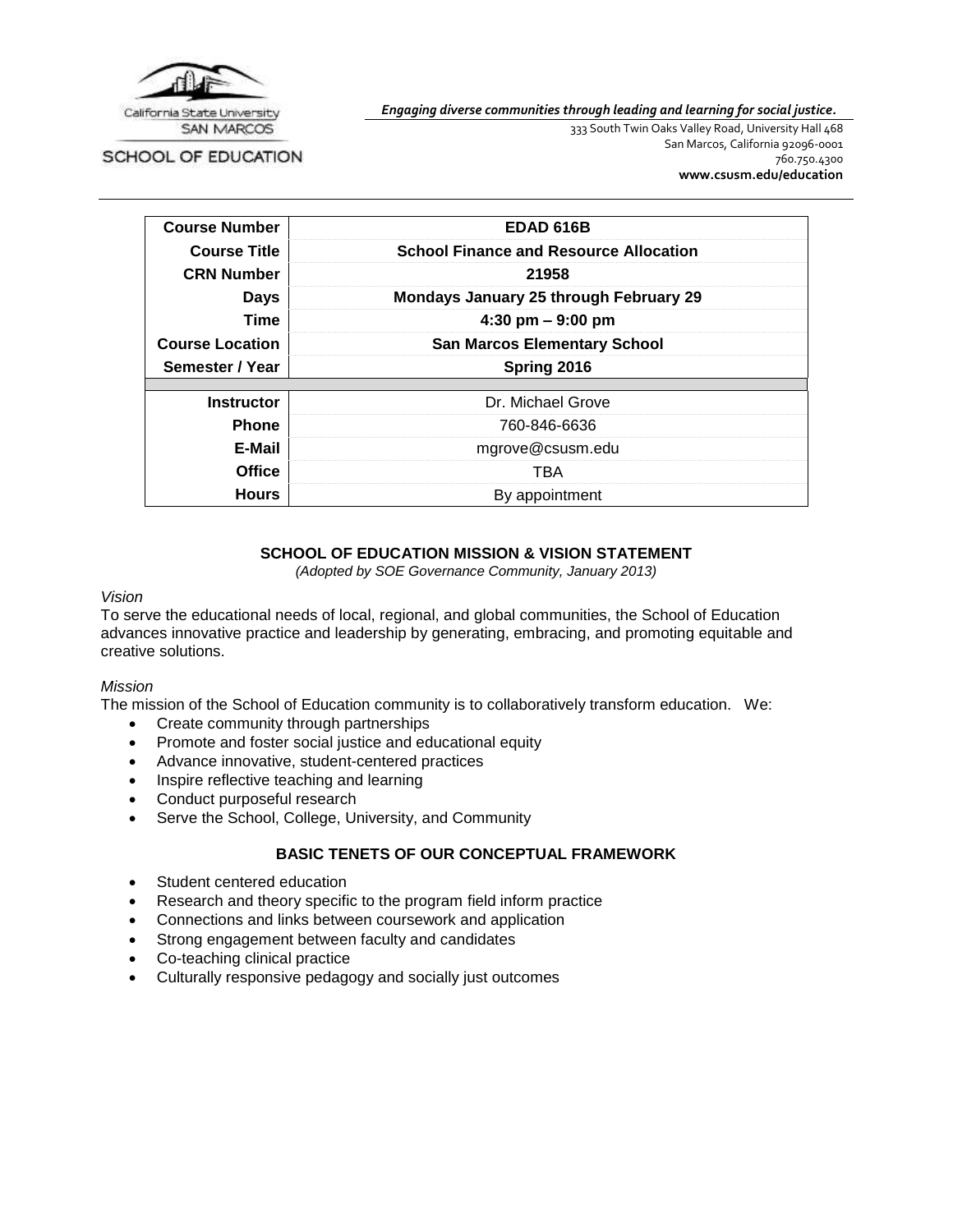# **COURSE DESCRIPTION**

This course addresses the candidate's ability to understand, align, effectively manage, and integrate all the organizational structures, processes, and policies of a school system that impact the school's ability to achieve its vision and goals. These skills include an understanding of the regulatory and financial contexts involved with the management of human, fiscal and material resources to distribute equitably in support of all students' learning.

### **Course Prerequisites**

None.

### **Course Outcomes**

This course will assist the candidate to:

- Know and understand how various federal and state laws impact school and district policies as they relate to employee relations, student conduct, and student and parent rights.
- Research specific local issues and policies that are aligned with federal and state laws.
- Examine the personnel management process as a method of meeting legal standards within a diverse organization.

### **Course Objectives**

In this course candidates will:

- 1. Review the history of school finance to develop an understanding of traditions that bring us to the present system of funding public school education in California: Federal government and function of the states, California school finance history, legislation, court cases, student demographics, economic trends, fiscal outlook, equalization issues, taxation, collective bargaining, and the state budgeting process.
- 2. Define the role and function of the business office and the chief business official.
- 3. Identify local, state and federal revenue sources for the school and district budget and regulations governing these and become familiar with other funding sources.
- 4. Demonstrate knowledge of various types of school district funds in order to make appropriate decisions on resource allocations for identified priorities.
- 5. Gain knowledge of school and district budget formats, reports, and accounting procedures.
- 6. Understand the processes needed to develop and monitor a budget and expenditure plan.
- 7. Demonstrate the ability to align educational programs to cost factors and program budgeting, including the cost of employees.
- 8. Understand budget considerations for special and categorical programs and apply these to principles of equity and equality in meeting diverse student and community needs.
- 9. Develop awareness of potential problem areas in budgeting, including PTO/PTA, supplies, ASB, overtime, copies, carryover, etc.
- 10. Understand how technology is used for building, monitoring, and implementing budgets and accounting systems.
- 11. Learn how to align budget planning with enrollment projections.
- 12. Become knowledgeable about the operation of business support services such as Transportation, Maintenance & Operations, and Child Nutrition Services.
- 13. Understand a budget to implement the Single Plan for Student Achievement.
- 14. Reflect on personal and professional practices in terms of ethical decision-making.

### **Credit Hour Policy Statement**

Per the University Credit Hour Policy, this course requires that students are expected to spend a minimum of two hours outside of the classroom each week for each unit of credit engaged in learning.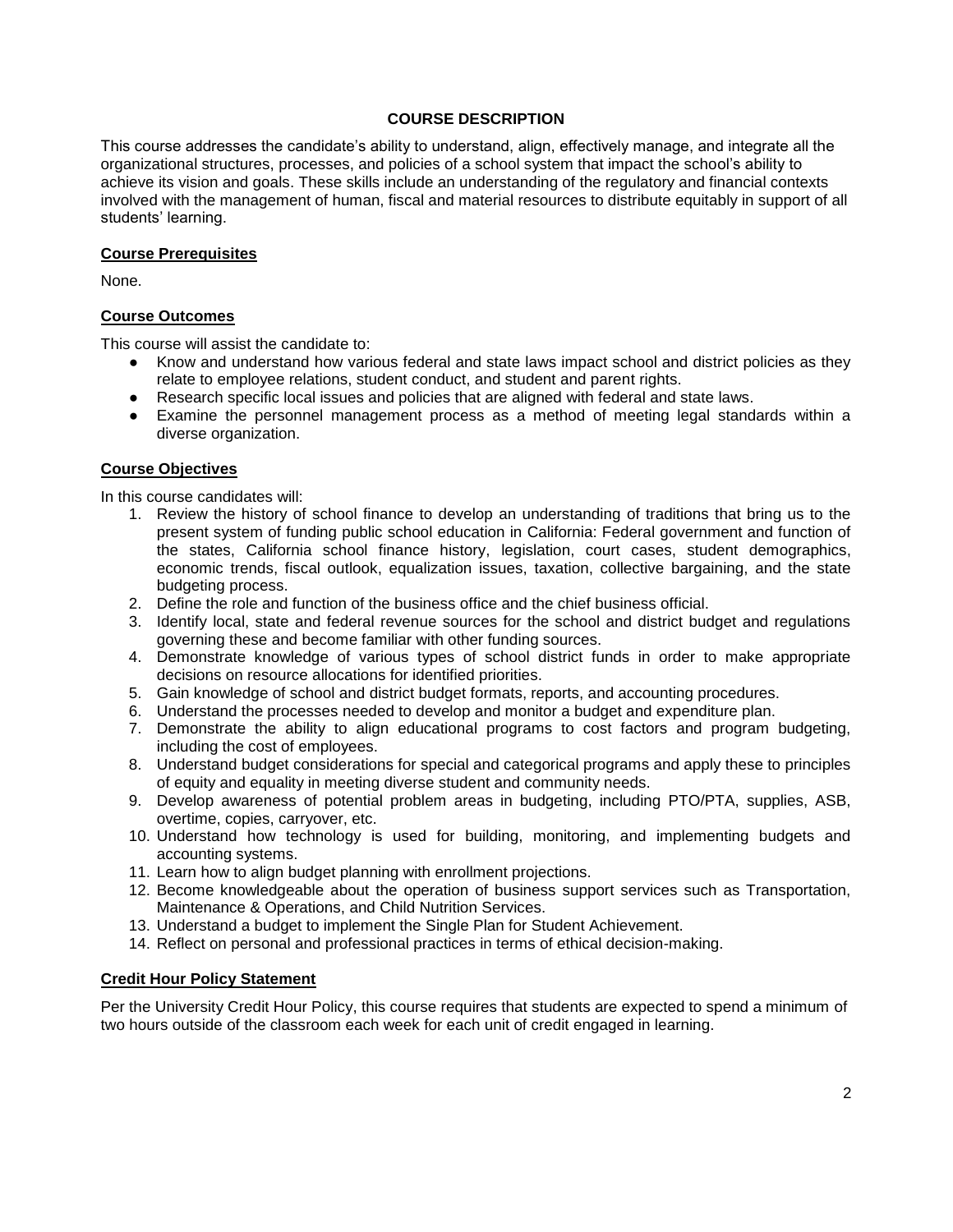# **REQUIRED TEXTS, MATERIALS & ACCOUNTS**

# **Required Texts**

No Required Text.

### **Course Materials**

All course materials are available via Cougar Courses. Students will be required to access materials and submit assignments via Cougar Courses.

# **COURSE & PROGRAM STUDENT LEARNING OUTCOMES**

# **Authorization to Teach English Learners**

This credential program has been specifically designed to prepare teachers for the diversity of languages often encountered in California public school classrooms. The authorization to teach English learners is partially met through the infusion of content and experiences within the credential program, as well as additional coursework. Students who successfully complete this program receive partial fulfillment of the credential to teach English learners.

*(Approved by CCTC in SB 2042 Program Standards, August 02)*

CTEL candidates will need to upload their graded CTEL signature assignment (with a passing grade or rubric indicating passing grade for assignment) to their **CTEL electronic portfolio** upon completion of this course. CTEL Program Coordinator will then review the candidate's CTEL standards in their electronic portfolio in order to fulfill their certification requirements for the California State Department of Education. For further clarification, please contact Ana Hernandez, CTEL Program Coordinator, at [ahernand@csusm.edu.](https://bl2prd0511.outlook.com/owa/redir.aspx?C=AW7hZ-DBL0G6FPgB8G8Eri3bAwuccNAIwYI81VgsrzvmHC5AEo6nGJNyvZWC7aqWfxtUgiTx_9k.&URL=mailto%3aahernand%40csusm.edu)

### **Leadership Standards**

This course will provide opportunities for participants to develop their leadership knowledge, skills, and depositions following the Preliminary Administrative Services Credential Program Standards

### **CAPE 11: Identifying and Using Available Human, Fiscal, and Material Resources to Implement the School Growth Plan.**

The principal is knowledgeable about a wide range of resources to help implement the school growth plan, including but not limited to human, fiscal, and material resources. The principal identifies and seeks additional resources as needed from a variety of sources both within and outside of the local community to support the implementation of the school growth plan.

# **CAPE 17: Developing, Implementing, and Monitoring the School's Budget**

The principal understands school finance in California, including relevant laws and regulations. The principal works collaboratively with others in the school community to develop, implement and monitor the school's budget and expenditures, and reports accurate and timely fiscal information to the LEA and the school community. The principal prioritizes the use of school resources, including the budget, to support the school's vision, goals, and growth plan. The principal understands financial record keeping and accounting processes, and the use of current technologies for financial management and business procedures.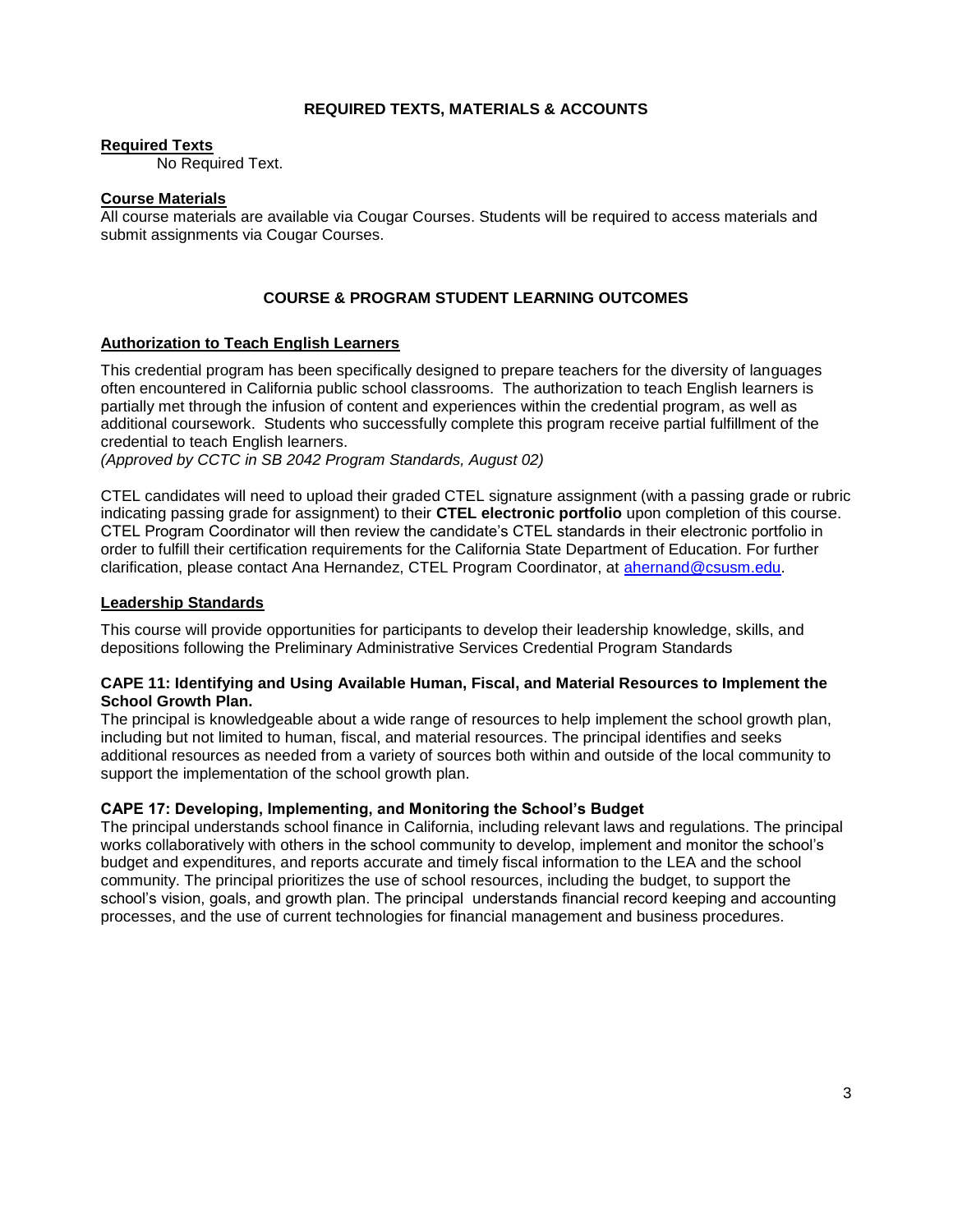# **Assessment of Professional Dispositions**

Assessing a candidate's dispositions within a professional preparation program is recognition that teaching and leading with learners of all ages requires not only specific content knowledge and pedagogical skills, but positive attitudes about multiple dimensions of the profession. The School of Education has identified six dispositions – social justice and equity, collaboration, critical thinking, professional ethics, reflective teaching and learning, and life-long learning—and developed an assessment rubric. The Educational Administration credential has included two additional dispositions: visionary and ready to lead. For each dispositional element, there are three levels of performance - *unacceptable*, *initial target*, and *advanced target*. The description and rubric for the three levels of performance offer measurable behaviors and examples.

The assessment is designed to provide candidates with ongoing feedback for their growth in professional dispositions and includes a self-assessment by the candidate. The dispositions and rubric are presented, explained and assessed in one or more designated courses in each program as well as in clinical practice. Based upon assessment feedback, candidates will compose a reflection that becomes part of the candidate's final portfolio. Candidates are expected to meet the level of *initial target* during the program.

# **GENERAL CONSIDERATIONS**

### **School of Education Attendance Policy**

Due to the dynamic and interactive nature of courses in the School of Education, all students are expected to attend all classes and participate actively. At a minimum, students must attend more than 80% of class time, or s/he may not receive a passing grade for the course at the discretion of the instructor. Individual instructors may adopt more stringent attendance requirements. Should the student have extenuating circumstances, s/he should contact the instructor as soon as possible. *(Adopted by the COE Governance Community, December, 1997).*

### **Students with Disabilities Requiring Reasonable Accommodations**

Students with disabilities who require reasonable accommodations must be approved for services by providing appropriate and recent documentation to the Office of Disabled Student Services (DSS). This office is located in Craven Hall 4300, and can be contacted by phone at (760) 750-4905, or TTY (760) 750- 4909. Students authorized by DSS to receive reasonable accommodations should meet with their instructor during office hours or, in order to ensure confidentiality, in a more private setting.

### **All University Writing Requirement**

In keeping with All-University Writing Requirement, this course will have a writing component of at least 2,500 words. This requirement will be met through the following assignments:

- District Budget Snapshot Brochure
- LCAP Workshop Presentation
- Site Budget Budget Development Assignment
- Learning Goals Assignment
- Learning Goals Reflection

### **CSUSM Academic Honesty Policy**

Students will be expected to adhere to standards of academic honesty and integrity, as outlined in the Student Academic Honesty Policy. All assignments must be original work, clear and error-free. All ideas/material that are borrowed from other sources must have appropriate references to the original sources. Any quoted material should give credit to the source and be punctuated accordingly.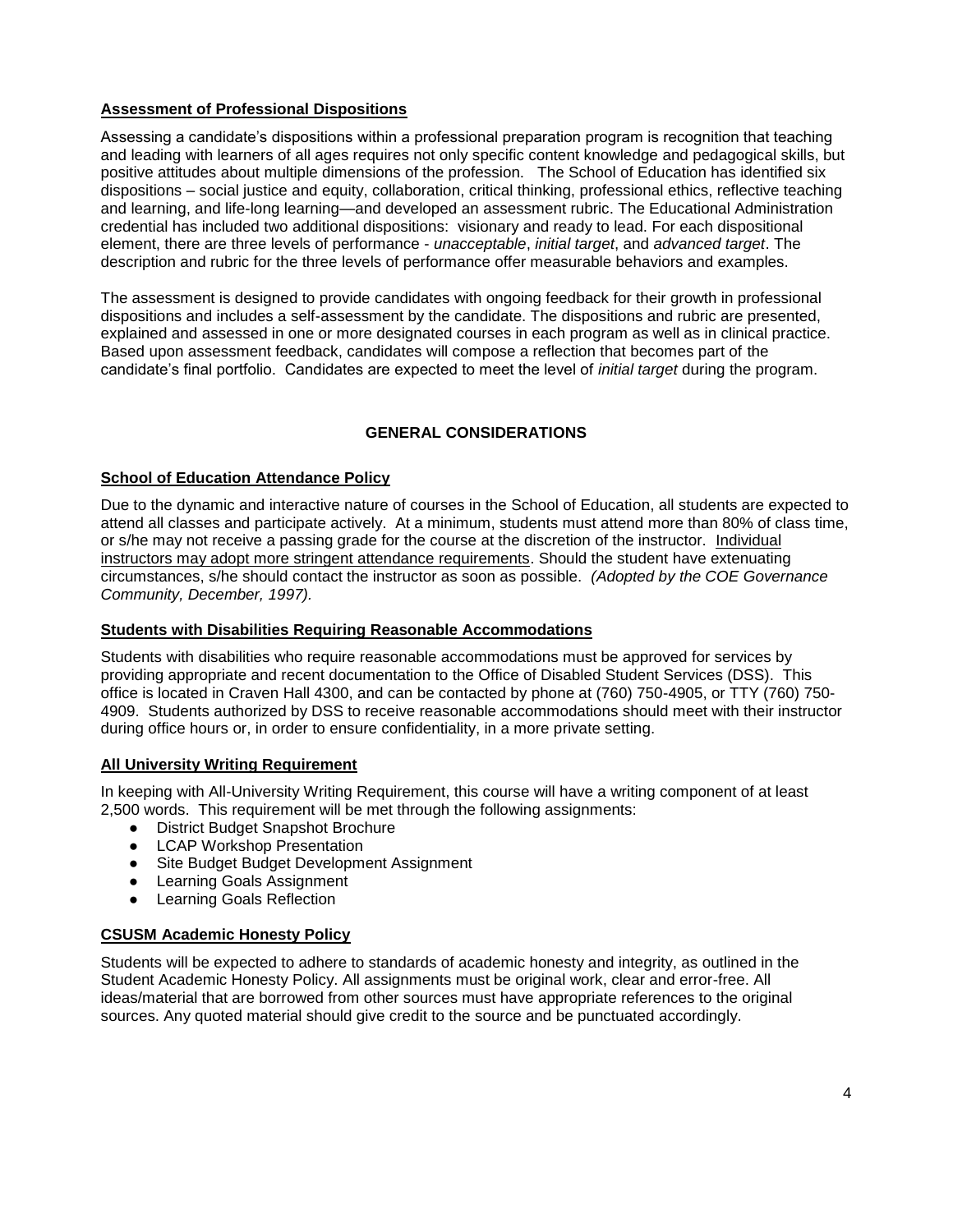Academic Honesty and Integrity: Students are responsible for honest completion and representation of their work. Your course catalog details the ethical standards and penalties for infractions. There will be zero tolerance for infractions. If you believe there has been an infraction by someone in the class, please bring it to the instructor's attention. The instructor reserves the right to discipline any student for academic dishonesty, in accordance with the general rules and regulations of the university. Disciplinary action may include the lowering of grades and/or the assignment of a failing grade for an exam, assignment, or the class as a whole.

Incidents of Academic Dishonesty will be reported to the Dean of Students. Sanctions at the University level may include suspension or expulsion from the University.

Refer to the full Academic Honesty Policy at: [http://www.csusm.edu/policies/active/documents/Academic\\_Honesty\\_Policy.html](http://www.csusm.edu/policies/active/documents/Academic_Honesty_Policy.html)

### **Plagiarism**

As an educator, it is expected that each candidate (course participant) will do his/her own work, and contribute equally to group projects and processes. Plagiarism or cheating is unacceptable under any circumstances. If you are in doubt about whether your work is paraphrased or plagiarized see the Plagiarism Prevention for Students website [http://library.csusm.edu/plagiarism/index.html.](http://library.csusm.edu/plagiarism/index.html) If there are questions about academic honesty, please consult the University catalog.

### **Use of Technology:**

Students are expected to demonstrate competency in the use of various forms of technology (i.e. blogs, email, Cougar Courses, internet research, and multimedia presentations). Specific requirements for course assignments with regard to technology are at the discretion of the instructor. All course assignments will be submitted and graded online, discussions will occur in class that include websites or reference checks. Each student is expected to bring their own device to class. Personal web activity during the class is discouraged.

### **Electronic Communication Protocol:**

Electronic correspondence is a part of your professional interactions. If you need to contact the instructor, email is often the easiest way to do so. It is my intention to respond to all received e-mails in a timely manner. Please be reminded that e-mail and on-line discussions are a very specific form of communication, with their own nuances and etiquette. For instance, electronic messages sent in all upper case (or lower case) letters, major typos, or slang, often communicate more than the sender originally intended. With that said, please be mindful of all e-mail and on-line discussion messages you send to your colleagues, to faculty members in the School of Education, or to persons within the greater educational community. All electronic messages should be crafted with professionalism and care.

Things to consider when using electronic communication:

- Would I say in person what this electronic message specifically says?
- How could this message be misconstrued?
- Does this message represent my highest self?
- Am I sending this electronic message to avoid a face-to-face conversation?

If there is ever a concern with an electronic message sent to you, please talk with the author in person in order to correct any confusion.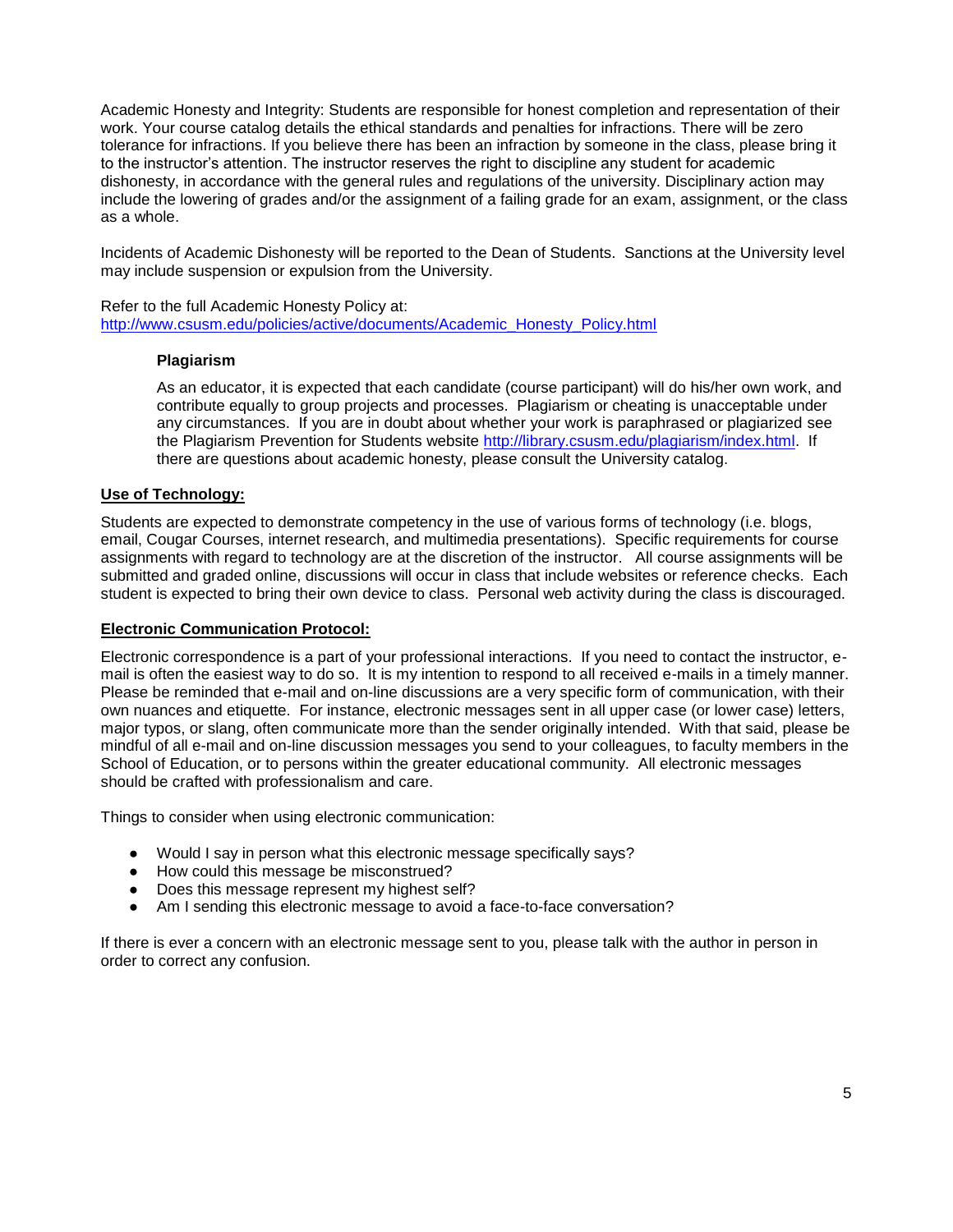# **COURSE REQUIREMENTS**

# **Guidelines for EDAD 616B Assignments & Grading Standards**

Assignments are graded on an expectation of mastery of the content and completion of the requested format for the assignment. Based on instructor feedback, students may make improvements on assignments and resubmit assignments for re-grading.

### **Assignments (230 Total Points Possible)**

| Assignment/Item                       | <b>Format</b> | <b>Points Possible</b>            | <b>Due Date</b> |
|---------------------------------------|---------------|-----------------------------------|-----------------|
| Attendance and Participation          | Individual    | 5 points weekly - 30 points total | Weekly          |
| School Finance Topic<br>Presentation  | Individual    | 20                                | Jan. 25, 2016   |
| Learning Goals Assignment             | Individual    | 15                                | Jan. 28, 2016   |
| District Budget Snapshot Brochure     | Individual    | 50                                | Feb. 8, 2016    |
| <b>LCAP Workshop</b>                  | Group         | 50                                | Feb. 29, 2016   |
| Site Budget Development<br>Assignment | Individual    | 50                                | Feb. 29, 2016   |
| Learning Goals Reflection             | Individual    | 15                                | March 4, 2016   |

# **Late Work Policy**

Assignments submitted after the due date will incur a penalty of 2 points per day. Late assignments may not be resubmitted for an improved grade without the prior approval of the instructor.

# **Final Exam**

There will be no Final Exam for this course.

# **Grading Scale (% of total points):**

*A (93-100) A- (90-92) B+ (88-89) B (83-87) B- (80-82) C+ (78-79) C (73-77)C- (70-72) D (60-69) F (0-59)*